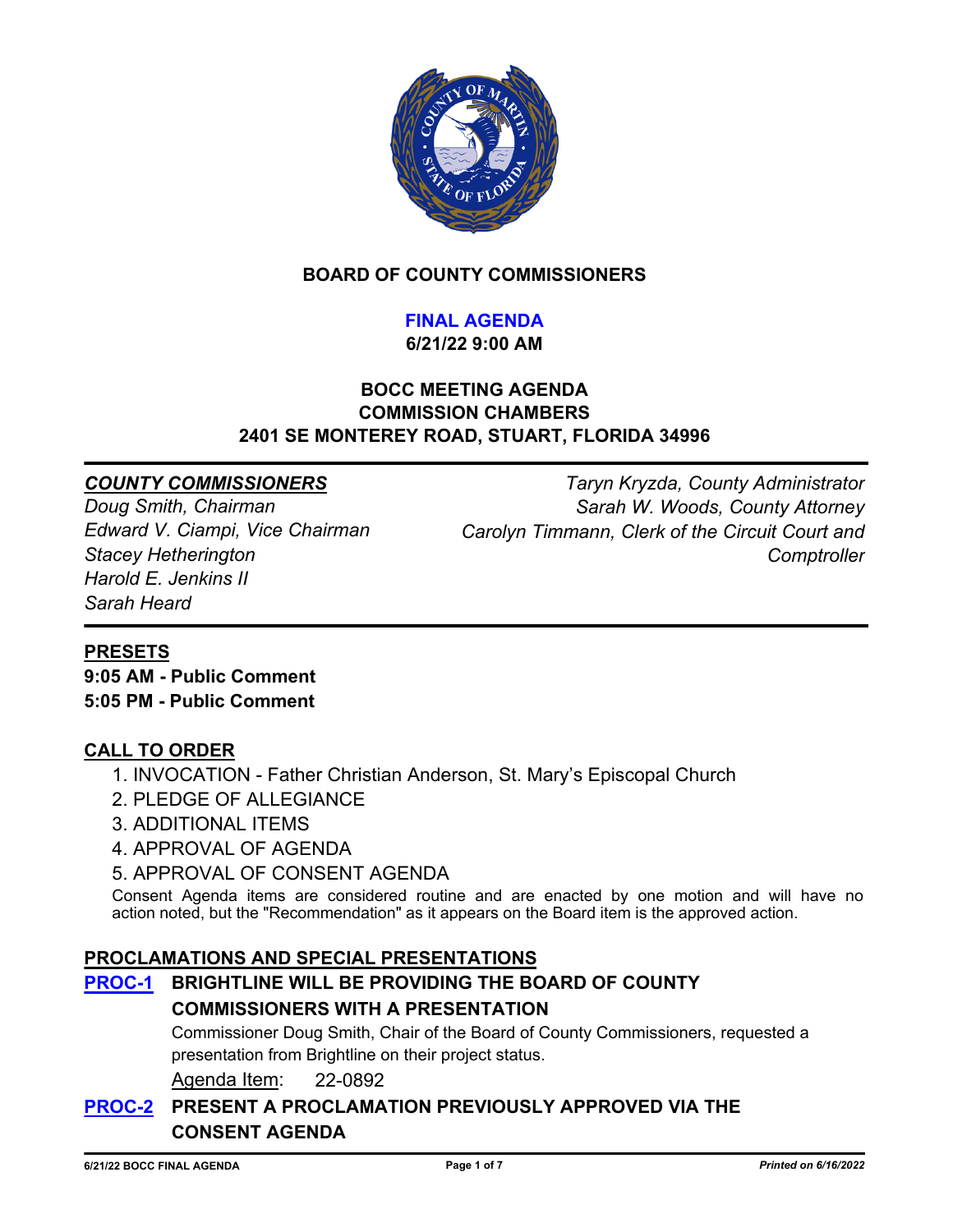The Chairman will present the proclamation declaring July 2022 as Parks and Recreation Month in Martin County, Florida.

Agenda Item: 22-0834

## **[PROC-3](http://martin.legistar.com/gateway.aspx?m=l&id=/matter.aspx?key=6272) PRESENT A TOKEN OF RECOGNITION AND APPRECIATION TO TARYN KRYZDA UPON THE OCCASION OF HER RETIREMENT FROM SERVICE WITH THE MARTIN COUNTY BOARD OF COUNTY COMMISSIONERS**

Taryn Kryzda has been a Martin County employee for 35 years beginning in the Engineering Department in 1987.

Agenda Item: 22-0911

## **COMMENTS**

- 1. PUBLIC PLEASE LIMIT COMMENTS TO THREE MINUTES.
- 2. COMMISSIONERS
- 3. COUNTY ADMINISTRATOR

## **CONSENT**

#### **ADMINISTRATION**

## **[CNST-1](http://martin.legistar.com/gateway.aspx?m=l&id=/matter.aspx?key=5995) CONTRACTS THAT MEET THE THRESHOLD FOR BOARD APPROVAL**

This item is a placeholder on all Board meeting agendas to streamline the process for items that meet the Board approval threshold. Specific items requiring approval, if any, will be provided by Supplemental Memorandum. If there are no items, a Supplemental Memorandum will not be attached.

Agenda Item: 22-0636

#### **Supplemental Memorandum (3 items)**

## **[CNST-2](http://martin.legistar.com/gateway.aspx?m=l&id=/matter.aspx?key=5998) BOARD OF COUNTY COMMISSIONERS' APPROVAL OF WARRANT LIST FOR DISBURSEMENT VIA CHECKS AND ELECTRONIC PAYMENTS TO COMPLY WITH STATUTORY REQUIREMENTS**

Pursuant to Chapter 136.06, Florida Statutes, checks and electronic payments issued by the Board of County Commissioners are to be recorded in the Board meeting minutes. In compliance with statutory requirements, the Warrant List is added to the Consent Agenda for approval by the Board of County Commissioners. This Warrant List is for disbursements made between May 21, 2022 and June 3, 2022. Additional details related to these disbursements may be viewed in the office of the Martin County Clerk of Court and Comptroller or on the Clerk's website.

Agenda Item: 22-0639

## **[CNST-3](http://martin.legistar.com/gateway.aspx?m=l&id=/matter.aspx?key=6168) BOARD OF COUNTY COMMISSION MINUTES TO BE APPROVED**

The Board is asked to approve minutes from the April 19, May 3, and May 17, 2022 regular meetings and acknowledge the Resolution Re-Adopting Resolution Number 21-12.22 to Correct Map and Legal Descriptions of County Commission District Boundaries and the Affidavit of Publication for May 13 and 20, 2022.

Agenda Item: 22-0807

## **[CNST-4](http://martin.legistar.com/gateway.aspx?m=l&id=/matter.aspx?key=6310) MODIFY ELECTION PRECINCTS AT THE REQUEST OF THE MARTIN COUNTY SUPERVISOR OF ELECTIONS**

The Supervisor of Elections periodically amends voting precincts for a variety of reasons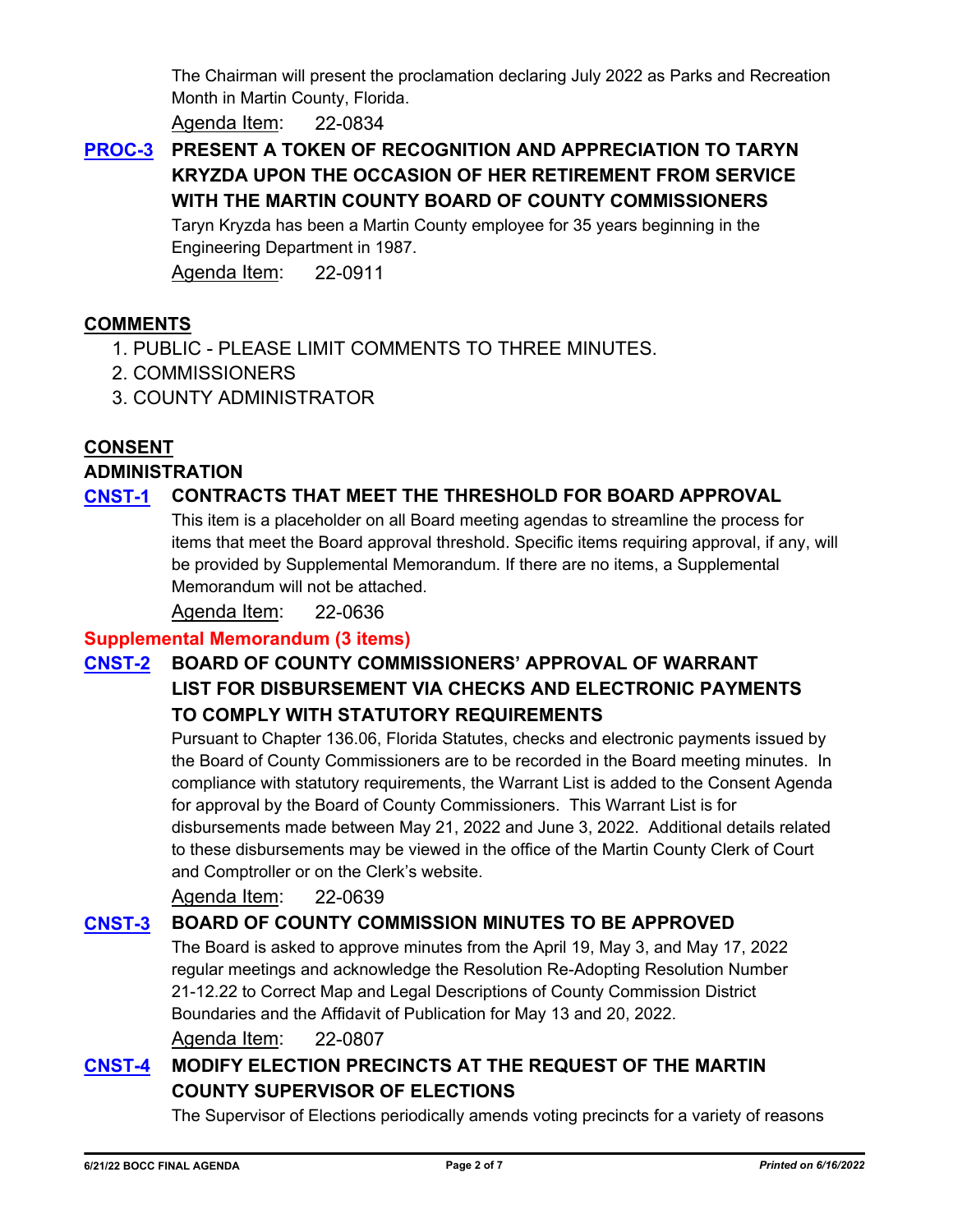such as polling location changes, population adjustments, voting trends, among others. Chapter 101.001 FS provides a requirement that the Board of County Commissioners approve changes to precinct creation and boundaries.

Agenda Item: 22-0949

#### **[CNST-5](http://martin.legistar.com/gateway.aspx?m=l&id=/matter.aspx?key=6000) NOTED ITEMS**

Noted items are documents for the Board's information that must be a part of the record but do not require any action.

Agenda Item: 22-0641

#### **[CNST-6](http://martin.legistar.com/gateway.aspx?m=l&id=/matter.aspx?key=6001) BOARDS AND COMMITTEES STATUS REPORT**

This quarterly Status Report is provided to keep the Commission apprised of all the current vacancies, expired terms, etc. on their various boards and committees.

Agenda Item: 22-0642

#### **BUILDING**

## **[CNST-7](http://martin.legistar.com/gateway.aspx?m=l&id=/matter.aspx?key=6268) REQUEST FOR FINE REDUCTION STIPULATION AND AGREED RECOMMENDED ORDER REGARDING THE CODE ENFORCEMENT CASE OF MITCHELL ROBERT LANDIS CASE NUMBER 08-0021539**

Pursuant to the provisions of Section 1.98B, General Ordinances, Martin County Code, the Board of County Commissioners is asked to consider approval of a Fine Reduction Stipulation and Agreed Recommended Order regarding the Code Enforcement case of Mitchell Robert Landis.

Agenda Item: 22-0907

## **[CNST-8](http://martin.legistar.com/gateway.aspx?m=l&id=/matter.aspx?key=6269) REQUEST FOR FINE REDUCTION STIPULATION AND AGREED RECOMMENDED ORDER REGARDING THE CODE ENFORCEMENT CASE OF ORJAN AHLSTROM CASE NUMBER 12-0065335**

Pursuant to the provisions of Section 1.98B, General Ordinances, Martin County Code, the Board of County Commissioners is asked to consider approval of a Fine Reduction Stipulation and Agreed Recommended Order regarding the Code Enforcement case of Orjan Ahlstrom.

Agenda Item: 22-0908

## **[CNST-9](http://martin.legistar.com/gateway.aspx?m=l&id=/matter.aspx?key=6270) REQUEST FOR FINE REDUCTION STIPULATION AND AGREED RECOMMENDED ORDER REGARDING THE CODE ENFORCEMENT CASE OF DAVID F. CULBERSON CASE NUMBER 15-0097167**

Pursuant to the provisions of Section 1.98B, General Ordinances, Martin County Code, the Board of County Commissioners is asked to consider approval of a Fine Reduction Stipulation and Agreed Recommended order regarding the Code Enforcement case of David F. Culberson.

Agenda Item: 22-0909

## **[CNST-10](http://martin.legistar.com/gateway.aspx?m=l&id=/matter.aspx?key=6271) REQUEST FOR FINE REDUCTION STIPULATION AND AGREED RECOMMENDED ORDER REGARDING THE CODE ENFORCEMENT CASE OF ORJAN AHLSTROM CASE NUMBER 04-0012253**

Pursuant to the provisions of Section 1.98B, General Ordinances, Martin County Code, the Board of County Commissioners is asked to consider approval of a Fine Reduction Stipulation and Agreed Recommended Order regarding the Code Enforcement case of Orjan Ahlstrom.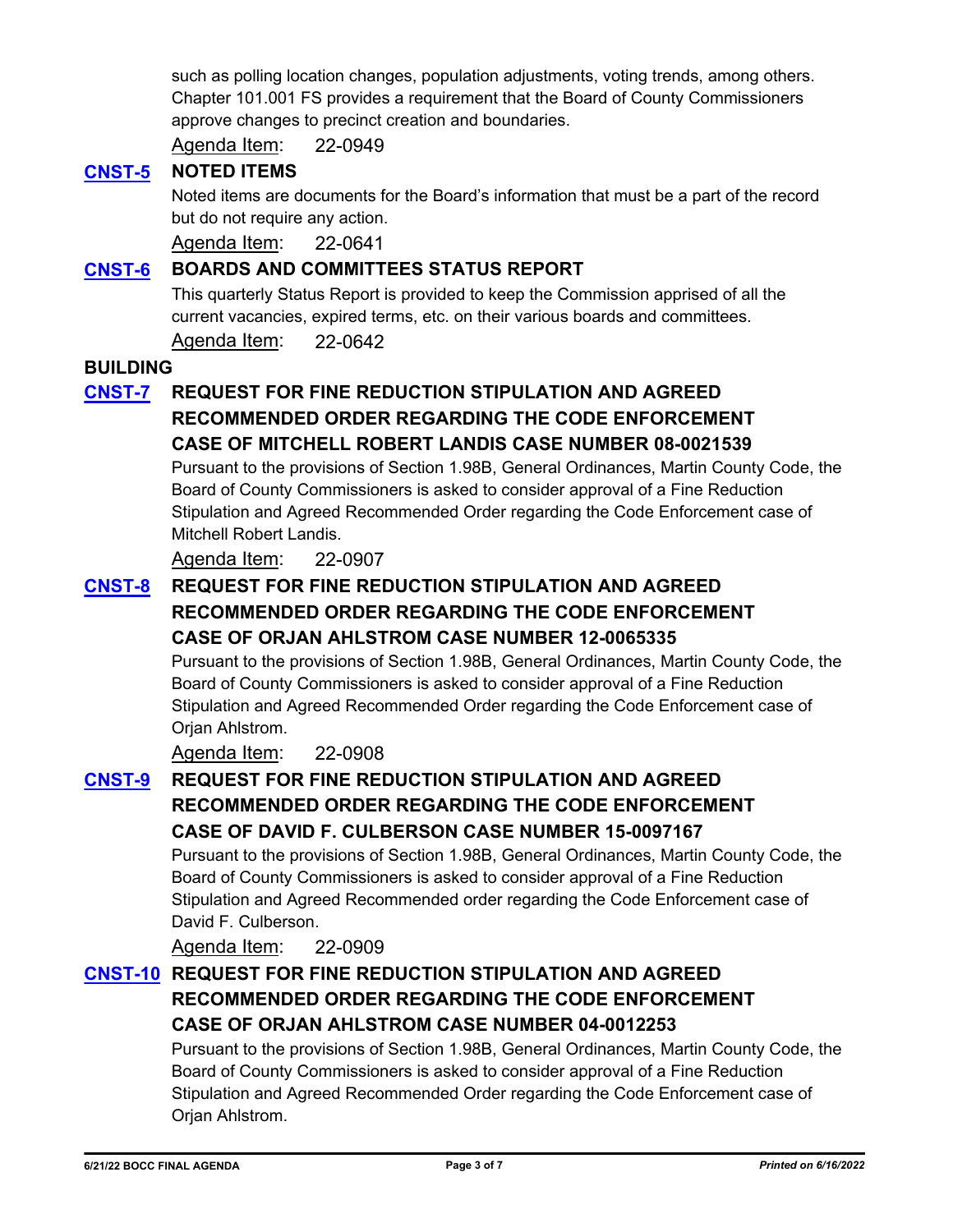#### Agenda Item: 22-0910

#### **PARKS AND RECREATION**

### **[CNST-11](http://martin.legistar.com/gateway.aspx?m=l&id=/matter.aspx?key=6236) APPROVAL OF A TRANSPORTATION SERVICES AGREEMENT BETWEEN THE MARTIN COUNTY BOARD OF COUNTY COMMISSIONERS AND THE SCHOOL BOARD OF MARTIN COUNTY**

# The Transportation Services Agreement (Agreement) with the School Board of Martin

County (School Board) addresses the School Board's provision of school buses to Martin County for the transportation of after-school and summer camp participants to field trips, special events and other activities.

Agenda Item: 22-0875

#### **Supplemental Memorandum**

#### **PUBLIC WORKS**

## **[CNST-12](http://martin.legistar.com/gateway.aspx?m=l&id=/matter.aspx?key=6225) APPROVAL AND ACCEPTANCE OF FIRST AMENDMENT TO OPTION TO LEASE WITH THE MARTIN COUNTY POLICE ATHLETIC LEAGUE, INC., EXTENDING THE TERM OF THE OPTION FOR CERTAIN COUNTY-OWNED REAL PROPERTY IN GOLDEN GATE**

This request is for the approval of a First Amendment to Option to Lease between Martin County and Martin County Police Athletic League, Inc. (MCPAL), extending the term of the Option to Lease for two additional years. MCPAL's request for the two-year extension is due to COVID-19 related circumstances. The subject property is owned by Martin County and located in Golden Gate.

Agenda Item: 22-0864

## **[CNST-13](http://martin.legistar.com/gateway.aspx?m=l&id=/matter.aspx?key=6267) APPROVAL AND ACCEPTANCE OF AN OFFICE LEASE FOR BUILDINGS 29 AND 30 AT THE MARTIN COUNTY AIRPORT TO LIBERATOR MEDICAL SUPPLY, INC.**

This is a request for the approval and acceptance of an Office Lease for Buildings 29 and 30 at the Martin County Airport/Witham Field to Liberator Medical Supply, Inc. (Liberator). Agenda Item: 22-0906

## **[CNST-14](http://martin.legistar.com/gateway.aspx?m=l&id=/matter.aspx?key=6275) REQUEST APPROVAL OF THE LIST OF SPECIAL EVENTS REQUIRING ROAD CLOSURE(S) JULY 1ST, 2022 THROUGH JUNE 30TH, 2023**

Staff requests that the Board of County Commissioners approve the list of Special Events Requiring Road Closure(s) from July 1st, 2022 through June 30th, 2023.

Agenda Item: 22-0914

## **[CNST-15](http://martin.legistar.com/gateway.aspx?m=l&id=/matter.aspx?key=6334) AUTHORIZATION FOR MARTIN COUNTY REPRESENTATIVE TO VOTE FOR PAL-MAR WATER CONTROL DISTRICT SUPERVISOR(S) AT THE JUNE 27, 2022 ANNUAL LANDOWNERS' MEETING**

Commissioner Harold Jenkins is Martin County's designated representative on the Pal Mar Water Control District. The Annual Landowners' Meeting and Board of Supervisors' Meeting is June 27, 2022. Staff recommends that the Board of County Commissioners update the Proxy authorizing Commissioner Jenkins to vote on June 27, 2022, to effectuate Board of County Commissioners' direction.

Agenda Item: 22-0973

## **BOARD AND COMMITTEE APPOINTMENTS**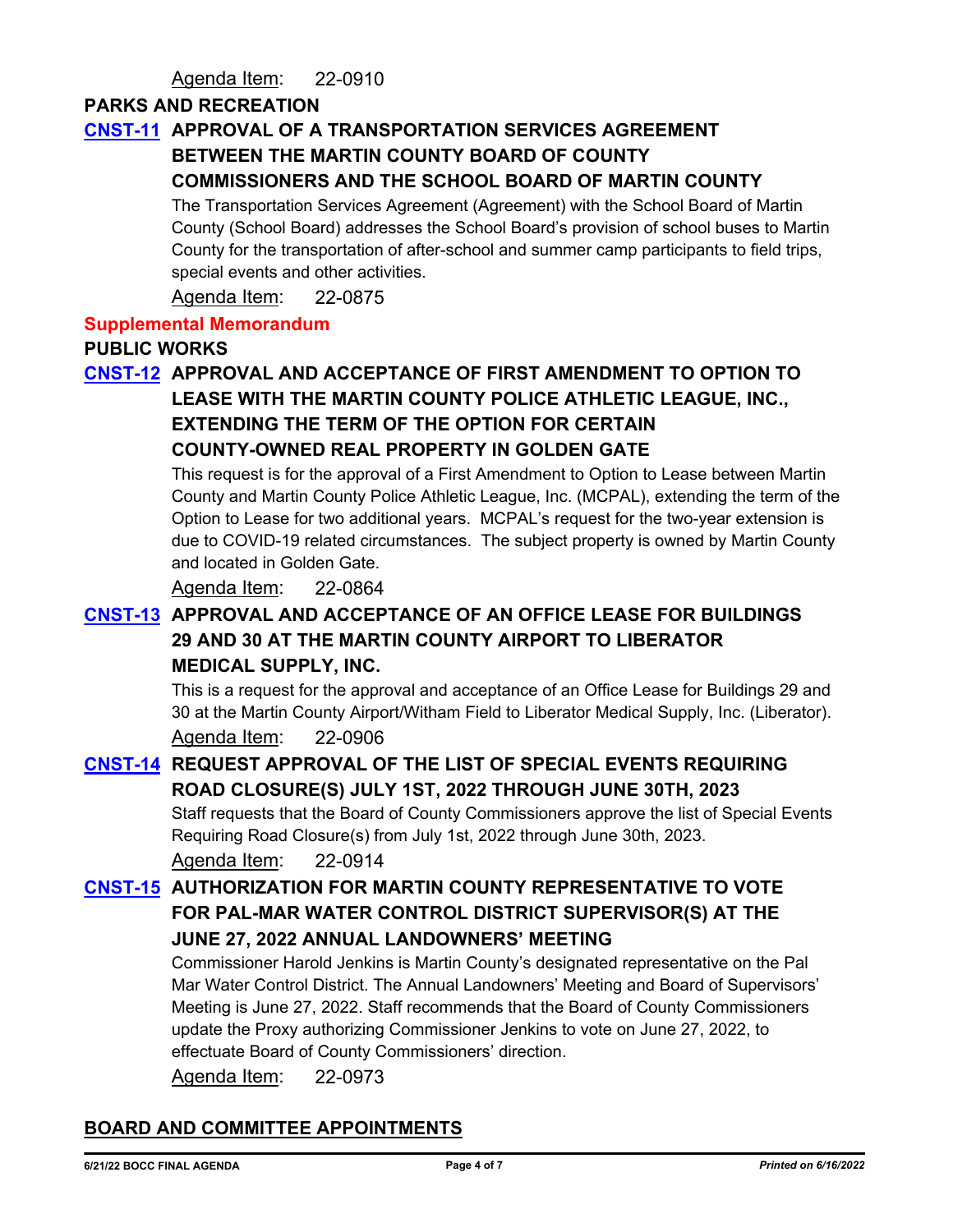### **[B&C-1](http://martin.legistar.com/gateway.aspx?m=l&id=/matter.aspx?key=6170) VALUE ADJUSTMENT BOARD APPOINTMENT**

After solicitation of applicants, the Board is asked to make the necessary appointment to the Value Adjustment Board.

Agenda Item: 22-0809

#### **PUBLIC HEARINGS**

**[PH-1](http://martin.legistar.com/gateway.aspx?m=l&id=/matter.aspx?key=6299) CONSIDER A RESOLUTION AUTHORIZING THE ISSUANCE OF MARTIN COUNTY, FLORIDA REVENUE REFUNDING BONDS (FLORIDA POWER & LIGHT COMPANY PROJECT), SERIES 2022, (THE "SERIES 2022 BONDS"), IN THE AGGREGATE PRINCIPAL AMOUNT OF NOT EXCEEDING \$95,700,000**

> Florida Power & Light Company ("FPL") requests that the County consider approval of the issuance of revenue refunding bonds, secured solely by loan repayments from FPL under a Loan Agreement with the County, in order to provide for the refinancing of outstanding pollution control revenue refunding bonds previously issued by the County to assist in the refinancing of pollution control facilities at FPL's Martin Plant.

Agenda Item: 22-0938

## **[PH-2](http://martin.legistar.com/gateway.aspx?m=l&id=/matter.aspx?key=6276) LEGISLATIVE PUBLIC HEARING TO CONSIDER ADOPTION OF COMPREHENSIVE PLAN AMENDMENT (CPA) 21-08 BECKER B14 TEXT**

This is a request for an amendment to the text of Chapter 4, Future Land Use Element of the Comprehensive Growth Management Plan which, if approved, would create a new future land use designation, Rural Lifestyle.

Agenda Item: 22-0915

## **[PH-3](http://martin.legistar.com/gateway.aspx?m=l&id=/matter.aspx?key=6278) LEGISLATIVE PUBLIC HEARING TO CONSIDER ADOPTION OF**

**COMPREHENSIVE PLAN AMENDMENT (CPA) 21-09 BECKER B14 FLUM**

This is a request for an amendment to the Future Land Use Map (FLUM) on 1,493.91 acres. If approved, the request would change the future land use designation from Agricultural (up to one unit per 20 acres) to Rural Lifestyle (up to one unit per 5 acres). The parcel is located north of SE Bridge Road and approximately one mile east of Interstate 95.

Agenda Item: 22-0917

#### **PUBLIC HEARING QUASI-JUDICIAL**

## **[PHQJ-1](http://martin.legistar.com/gateway.aspx?m=l&id=/matter.aspx?key=6314) REQUEST REZONING APPROVAL TO PLANNED UNIT DEVELOPMENT (PUD) THROUGH A PUD AGREEMENT INCLUDING A MASTER SITE PLAN FOR THE DISCOVERY PROJECT (H123-022)**

This is a request for approval of the Discovery Planned Unit Development (PUD) Zoning Agreement and Master Site Plan (H123-022). Becker B-14 Grove, Ltd and Hobe Sound Equestrian LLC request approval of a rezoning from AG-20A and RE-2A to PUD including a master site plan for the development of 317 residential lots, an 18 hole golf course, golf and recreation club and polo facilities and the associated infrastructure on an approximate 1,531 acre parcel. Included is a request for a deferral of Public Facilities Reservation.

Agenda Item: 22-0953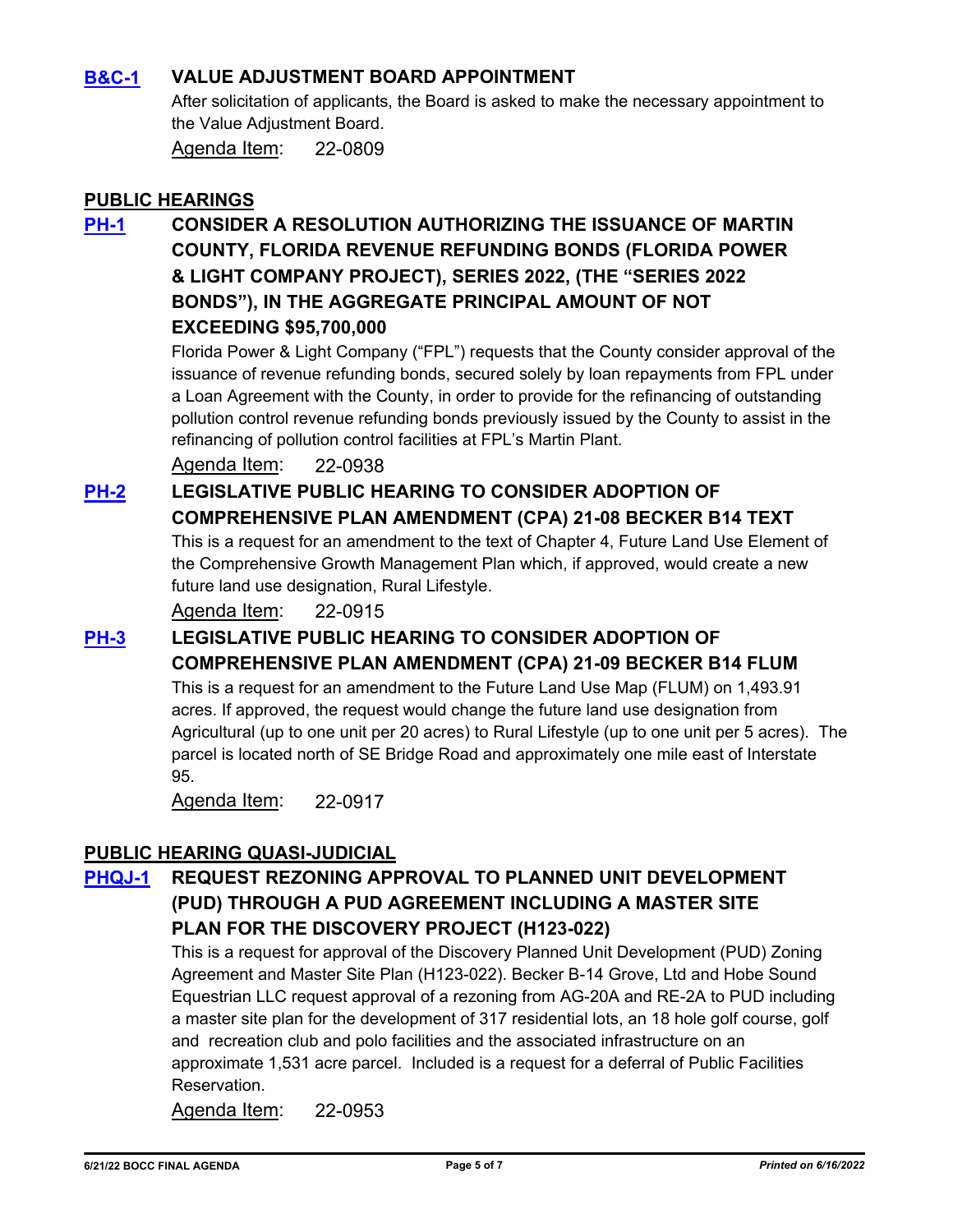#### **PUBLIC HEARING**

## **[PH-4](http://martin.legistar.com/gateway.aspx?m=l&id=/matter.aspx?key=6274) COMPREHENSIVE PLAN AMENDMENT (CPA) 22-01, WILLIS CUSTOM YACHTS**

This is a request for a small-scale amendment to the Future Land Use Map (FLUM). If approved, the request would assign the Marine Waterfront Commercial Future Land Use designation to abandoned rights of way on ±2.065 acres within a ±66.2 acre parcel located on the north and south sides of the St. Lucie Canal and accessed from SW Jack James Drive and SW Swallowtail Way.

Agenda Item: 22-0913

#### **PUBLIC HEARING QUASI-JUDICIAL**

## **[PHQJ-2](http://martin.legistar.com/gateway.aspx?m=l&id=/matter.aspx?key=6277) PUBLIC HEARING TO CONSIDER AMENDMENT OF THE MARTIN COUNTY ZONING ATLAS TO CHANGE THE ZONING DISTRICT CLASSIFICATION RELATED TO COMPREHENSIVE PLAN AMENDMENT (CPA) 22-01, WILLIS CUSTOM YACHTS**

Willis Custom Yachts submitted an application to assign the WGC, Waterfront General Commercial zoning district classification to 2.065 acres of undesignated abandoned right of way located on the north and south side of the St. Lucie Canal and accessed from SW Jack James Drive and SW Swallowtail Way, and to rezone from the LI, Limited Industrial District to the GI, General Industrial District, a ±6.85-acre portion of the 66.2-acre parcel located at the intersection of SW Blue Water Way and SW Jack James Drive. Agenda Item: 22-0916

#### **DEPARTMENTAL**

#### **ADMINISTRATION**

## **[DEPT-1](http://martin.legistar.com/gateway.aspx?m=l&id=/matter.aspx?key=6003) OFFICE OF MANAGEMENT AND BUDGET ITEMS WHICH REQUIRE BOARD APPROVAL**

This is a placeholder on all Board meeting agendas to streamline the process for grant applications, awards, budget resolutions, budget transfers from reserves, and CIP amendments. Specific items requiring approval, if any, will be provided by Supplemental Memorandum.

Agenda Item: 22-0644

#### **Supplemental Memorandum (4 items)**

## **[DEPT-2](http://martin.legistar.com/gateway.aspx?m=l&id=/matter.aspx?key=6006) CONTRACTS THAT MEET THE THRESHOLD FOR BOARD APPROVAL \$1 MILLION OR GREATER**

This item is a placeholder on all Board meeting agendas to streamline the process for items that meet the Board approval threshold. Specific items requiring approval, if any, will be provided by Supplemental Memorandum. If there are no items, a Supplemental Memorandum will not be attached.

Agenda Item: 22-0647

#### **Supplemental Memorandum (2 items)**

#### **[DEPT-3](http://martin.legistar.com/gateway.aspx?m=l&id=/matter.aspx?key=6227) BOARDS AND COMMITTEES WITH ATTENDANCE REQUIREMENTS**